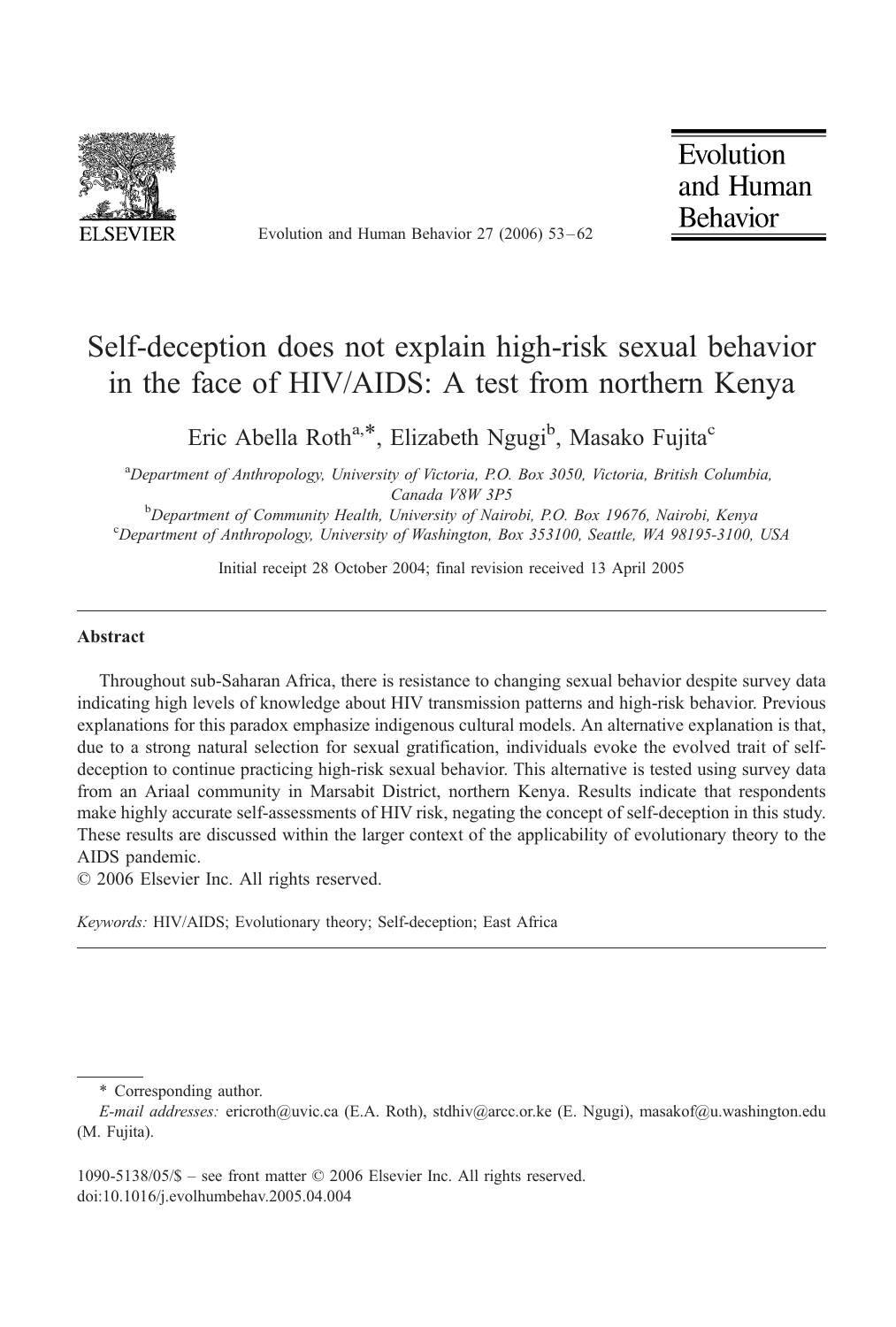### 1. Introduction

### 1.1. HIV/AIDS education program, self-assessment, and evolutionary theory

In the absence of an effective vaccine, public education and self-awareness are cited as the best strategy against the transmission of HIV/AIDS [\(World Bank, 1999](#page--1-0)). However, Australian demographer [John Caldwell \(1999](#page--1-0)) called attention to the limited success of education programs in halting the AIDS pandemic in the sub-Saharan Africa continent. As examples, he pointed to Demographic and Health Survey data showing that 98% of Tanzanian men knew about AIDS in 1991, and 99% of Kenyan men were familiar with the disease by 1998. Yet, in both cases, sexual behavior remains largely unchanged.

In this region, the failure of education programs is attributed to widespread culturally based beliefs and behavior. These include beliefs linking male heterosexual intercourse to overall health and well-being [\(Orubuloye, Caldwell, & Caldwell, 1997](#page--1-0)), the association of condoms with illegitimate sexual unions and prostitution [\(MacPhail & Campbell, 2001](#page--1-0)), and the notion that one's time of death is preordained and nonsusceptible to behavior change [\(Caldwell](#page--1-0), 1999). In sub-Saharan Africa, where over 90% of HIV transmission results from heterosexual intercourse, these beliefs and behaviors constitute powerful forces for HIV transmission.

However, the persistence of HIV high-risk behavior is not limited to sub-Saharan Africa, calling for an alternative, more inclusive explanation beyond region-specific cultural beliefs and practices. A case in point is the global resurgence of high-risk behavior among homosexual and bisexual men. Until very recently, contemporary male homosexual communities represented one of the few voluntary successes of HIV/AIDS education programs. With the goal of "sustaining safe sex," homosexual groups around the world educated themselves about HIV, practiced low-risk sexual practices, and lowered HIV/AIDS infection rates (cf. [Dowsatt](#page--1-0), 1999). Tragically, however, recent data from the United States [\(Chen et al., 2002](#page--1-0)), Canada [\(Martindale et al., 2001](#page--1-0)), Europe [\(Macdonald et al., 2004](#page--1-0)), and Australia [\(Van De Ven et al.](#page--1-0), 1998) all show increasing rates of sexually transmitted diseases (STDs) and HIV/AIDS among homosexual and bisexual men. One explanation offered for this reversal is the self-deceptive view that the availability of Highly Active Anti-Retroviral Therapies (HAART) means that HIV+ people will live long, normal lives while still satisfying their sexual desires.

The above explanation is congruent with evolutionary theory, which considers human selfdeception as an evolved trait. Self-deception may be defined as an act or a process of rejecting or ignoring the importance of opposing evidence, through which one maintains a false belief, and in which one is generally unaware of the illogical nature of his/her belief. This concept of self-deception can be applied for HIV/AIDS risk assessment, where one fails to recognize the risk of contracting HIV through high-risk sexual behavior despite previous exposure to information on HIV risk behaviors.

#### 1.2. Self-deception in human evolution

Evolutionary biology's interest in self-deception stems from the foreword of [Rober](#page--1-0)t Trivers  $(1976)$  to the original edition of Dawkins  $(1976)$  of "The Selfish Gene," in which